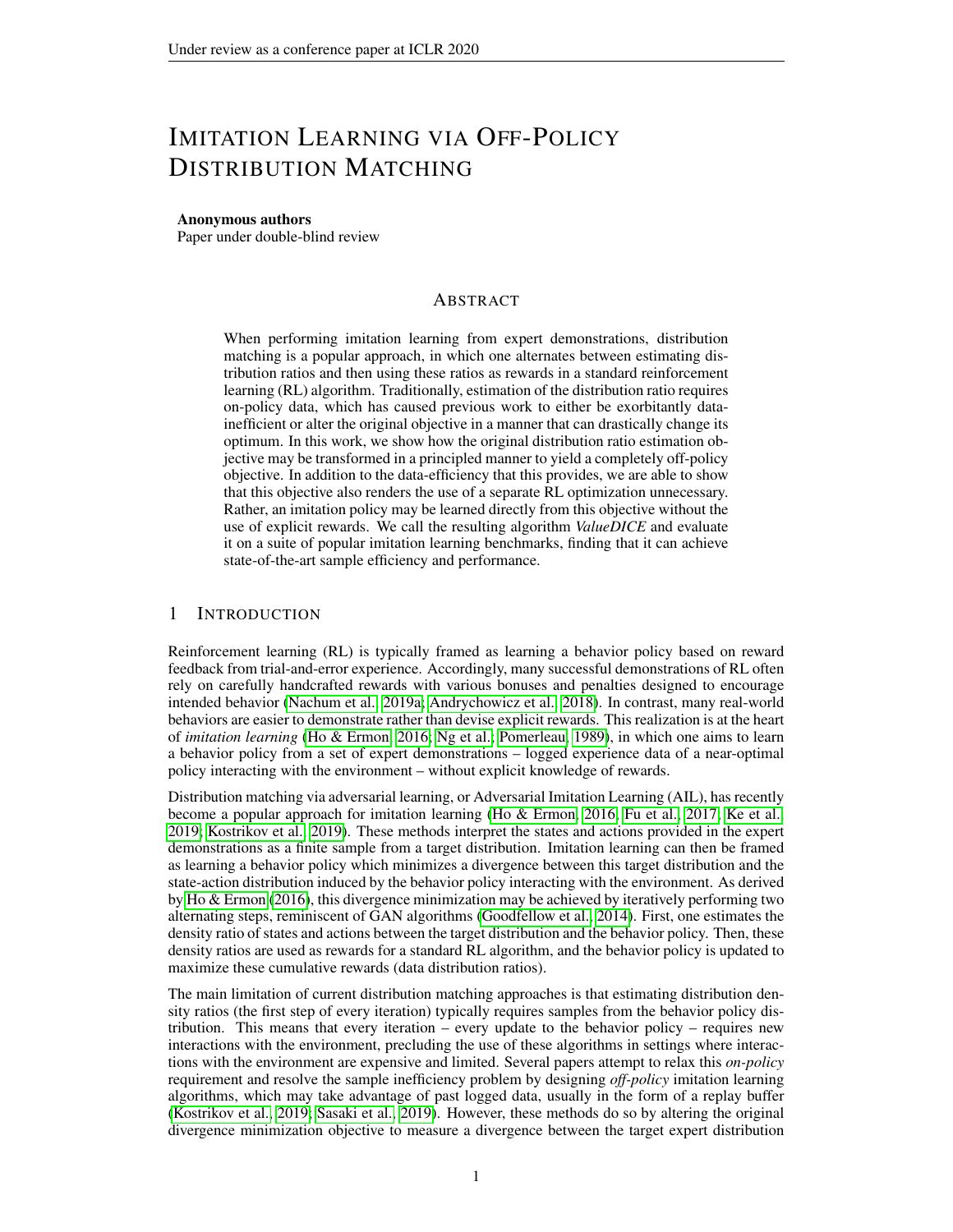and the replay buffer distribution. Accordingly, there is no guarantee that the learned policy will recover the desired target distribution.

In this work, we introduce an algorithm for imitation learning that, on the one hand, performs divergence minimization as in the original AIL methods, while on the other hand, is completely off-policy. We begin by providing a new formulation of the minimum divergence objective that avoids the use of any explicit on-policy expectations. While this objective may be used in the traditional way to estimate data distribution ratios that are then input to an RL algorithm, we go further to show how the specific form of the derived objective renders the use of a separate RL optimization unnecessary. Rather, gradients of the minimum divergence objective with respect to behavior policy may be computed directly. This way, an imitating behavior policy may be learned to minimize the divergence without the use of explicit rewards. We call this stream-lined imitation learning algorithm ValueDICE. In addition to being simpler than standard imitation learning methods, we show that our proposed algorithm is able to achieve state-of-the-art performance on a suite of imitation learning benchmarks.

### 2 BACKGROUND

We consider environments represented as a Markov Decision Process (MDP) [\(Puterman, 2014\)](#page-9-5), defined by the tuple,  $(S, A, p_0(s), p(s'|s, a), r(s, a), \gamma)$ , where S and A are the state and action space, respectively,  $p_0(s)$  is an initial state distribution,  $p(s'|s, a)$  defines environment dynamics represented as a conditional state distribution,  $r(s, a)$  is a reward function, and  $\gamma$  is a return discount factor. A behavior policy  $\pi(\cdot|\cdot)$  interacts with the environment to yield experience  $(s_t, a_t, r_t, s_{t+1}),$ for  $t = 0, 1, \ldots$ , where  $s_0 \sim p_0(\cdot)$ ,  $a_t \sim \pi(\cdot | s_t)$ ,  $s_{t+1} \sim p(\cdot | s_t, a_t)$ ,  $r_t = r(s_t, a_t)$ . Without loss of generality, we consider infinite-horizon, non-terminating environments. In standard RL, one aims to learn a behavior policy  $\pi(\cdot|s)$  to maximize cumulative rewards, based on experience gained from interacting with the environment.

In imitation learning [\(Pomerleau, 1989;](#page-9-2) [Abbeel & Ng, 2004;](#page-8-5) [Ho & Ermon, 2016\)](#page-8-1), the environment reward is not observed. Rather, one has access to a set of expert demonstrations  $\mathcal{D}$  :=  $\{(s_k, a_k, s'_k\}_{k=1}^N$  given by state-action-next-state transitions in the environment induced by an unknown expert policy  $\pi_{\text{exp}}$  and the goal is to learn a behavior policy  $\pi$  which recovers  $\pi_{\text{exp}}$ . During the learning process, in addition to the finite set of expert demonstrations  $D$ , one may also optionally interact with the environment (in these interactions, no rewards are observed). This setting describes a number of real-world applications where rewards are unknown, such as [Pomerleau](#page-9-2) [\(1989\)](#page-9-2); [Muller](#page-9-6) [et al.](#page-9-6) [\(2006\)](#page-9-6); [Bojarski et al.](#page-8-6) [\(2016\)](#page-8-6).

### 2.1 BEHAVIORAL CLONING (BC)

Supervised behavioral cloning (BC) is a popular approach for imitation learning. Given a set of expert demonstrations, a mapping of state observations to actions is fit using regression or density estimation. In the simplest case, one simply trains the behavior policy  $\pi$  to minimize the negative log-likelihood of the observed expert actions:

$$
\min_{\pi} J_{\rm BC}(\pi) := -\frac{1}{N} \sum_{k=1}^{N} \log \pi(a_k|s_k).
$$
 (1)

Unlike Inverse Reinforcement Learning (IRL) algorithms (e.g. GAIL [\(Ho & Ermon, 2016\)](#page-8-1)), BC does not perform any additional policy interactions with the learning environment and hence does not suffer from the same issue of policy sample complexity. However, behavioral cloning suffers from distributional drift [\(Ross et al., 2011\)](#page-9-7); i.e., there is no way for  $\pi$  to learn how to recover if it deviates from the expert behavior to a state  $\tilde{s}$  not seen in the expert demonstrations.

#### 2.2 DISTRIBUTION MATCHING

The distribution matching approach provides a family of methods that are robust to distributional shift. Rather than considering the policy directly as a conditional distribution  $\pi(\cdot|s)$  over actions, this approach considers the state-action distribution induced by a policy. In particular, under certain conditions [\(Puterman, 2014\)](#page-9-5), there is a one-to-one correspondence between a policy and its stateaction distribution  $d^{\pi}$  defined as,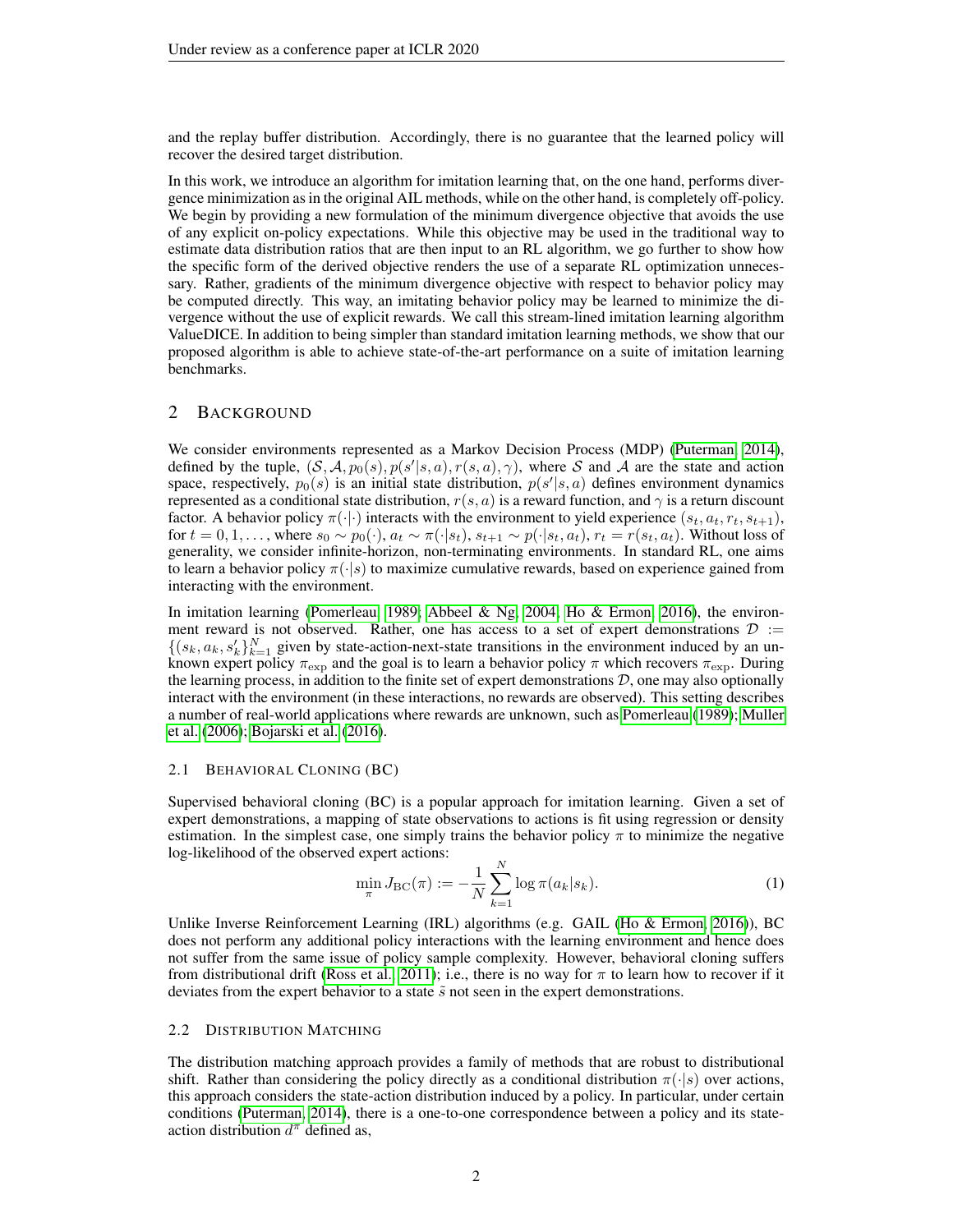$$
d^{\pi}(s, a) = (1 - \gamma) \cdot \sum_{t=0}^{\infty} \gamma^t p(s_t = s, a_t = a | s_0 \sim p_0(\cdot), s_t \sim p(\cdot | s_{t-1}, a_{t-1}), a_t \sim \pi(\cdot | s_t)). \tag{2}
$$

By the same token, the unknown expert policy  $\pi_{\exp}$  also possesses a state-action distribution  $d^{\exp}$ , and one may usually assume that the expert demonstrations  $\mathcal{D} := \{(s_k, a_k, s'_k\}_{k=1}^N\}$  are sampled as  $(s_k, a_k) \sim d^{\exp}, s'_k \sim p(\cdot | s_k, a_k).$ 

Accordingly, the distribution matching approach proposes to learn  $\pi$  to minimize the divergence between  $d^{\pi}$  and  $d^{\exp}$ . The KL-divergence is typically used to measure the discrepancy between  $d^{\pi}$ and  $d^{\text{exp}}$  [\(Ho & Ermon, 2016;](#page-8-1) [Ke et al., 2019\)](#page-8-3):

$$
-D_{\text{KL}}\left(d^{\pi}||d^{\text{exp}}\right) = \mathbb{E}_{(s,a)\sim d^{\pi}}\left[\log \frac{d^{\text{exp}}(s,a)}{d^{\pi}(s,a)}\right].
$$
\n(3)

The use of the KL-divergence is convenient, as it may be expressed as an RL problem where rewards are given by log distribution ratios:  $\mathsf{r}_{\infty}$ 

<span id="page-2-0"></span>
$$
-D_{\text{KL}}\left(d^{\pi}||d^{\text{exp}}\right) = (1 - \gamma) \cdot \mathop{\mathbb{E}}_{\substack{s_0 \sim p_0(\cdot), a_t \sim \pi(\cdot|s_t) \\ s_{t+1} \sim p(\cdot|s_t, a_t)}} \left[\sum_{t=0}^{\infty} \gamma^t \log \frac{d^{\text{exp}}(s_t, a_t)}{d^{\pi}(s_t, a_t)}\right].
$$
 (4)

In other words, if one has access to estimates of the distribution ratios of the two policies, then the minimum divergence problem reduces to a max-return RL problem with rewards  $\tilde{r}(s, a)$  =  $\log \frac{d^{\exp}(s,a)}{d^{\pi}(s,a)}$  $\frac{d\bar{d}(\bar{s},a)}{d\bar{d}(\bar{s},a)}$ . Any on-policy or off-policy RL algorithm can be used to maximize the corresponding expected returns in Equation [4.](#page-2-0)

Capitalizing on this observation, [Ho & Ermon](#page-8-1) [\(2016\)](#page-8-1); [Ke et al.](#page-8-3) [\(2019\)](#page-8-3) propose algorithms (e.g., GAIL) in which the distribution ratio is estimated using a GAN-like objective:

<span id="page-2-1"></span>
$$
\max_{h:S \times \mathcal{A} \to (0,1)} J_{\text{GAIL}}(h) := \mathbb{E}_{(s,a) \sim d^{\exp}}[\log h(s,a)] + \mathbb{E}_{(s,a) \sim d^{\pi}}[\log(1 - h(s,a))]. \tag{5}
$$

In this objective, the function h acts as a *discriminator*, discriminating between samples  $(s, a)$  from  $d^{\exp}$  and  $d^{\pi}$ . The optimal discriminator satisfies,

$$
\log h^*(s, a) - \log(1 - h^*(s, a)) = \log \frac{d^{\exp}(s, a)}{d^{\pi}(s, a)},
$$
\n(6)

and so the distribution matching rewards may be computed as  $\tilde{r}(s, a) = \log h^*(s, a) - \log(1 - \frac{1}{s})$  $h^*(s, a)$ ). In practice, the discriminator is not fully optimized, and instead gradient updates to the discriminator and policy are alternated.

These prior distribution matching approaches possess two limitations which we will resolve with our proposed ValueDICE algorithm:

- On-policy. Arguably the main limitation of these prior approaches is that they require access to on-policy samples from  $d^{\pi}$ . While off-policy RL can be used for learning  $\pi$ , optimizing the discriminator h necessitates having on-policy samples (the second expectation in Equation [5\)](#page-2-1). Thus, in practice, GAIL requires a prohibitively large number of environment interactions, making it unfeasible for use in many real-world applications. Attempts to remedy this, such as Discriminator-Actor-Critic (DAC) [\(Kostrikov et al., 2019\)](#page-9-3), often do so via ad-hoc methods; for example, changing the on-policy expectation  $\mathbb{E}_{(s,a)\sim d^{\pi}}[\log(1-h(s,a))]$  in Equation [5](#page-2-1) to an expectation over the replay buffer  $\mathbb{E}_{(s,a)\sim d^{RB}}[\log(1-h(s,a))]$ . While DAC achieves good empirical results, it does not guarantee distribution matching of  $\pi$  to  $\pi_{\exp}$ , especially when  $d^{\text{RB}}$  is far from  $d^{\pi}$ .
- Separate RL optimization. Prior approaches require iteratively taking alternating steps: first estimate the data distribution ratios using the GAN-like objective, then input these into an RL optimization and repeat. The use of a separate RL algorithm introduces complexity to any implementation of these approaches, with many additional design choices that need to be made and more function approximators to learn (e.g., value functions). Our introduced ValueDICE will be shown to not need a separate RL optimization.

### 3 OFF-POLICY FORMULATION OF THE KL-DIVERGENCE

As is standard in distribution matching, we begin with the KL-divergence between the policy stateaction occupancies and the expert. However, in contrast to the form used in Equation [4](#page-2-0) or [5,](#page-2-1) we use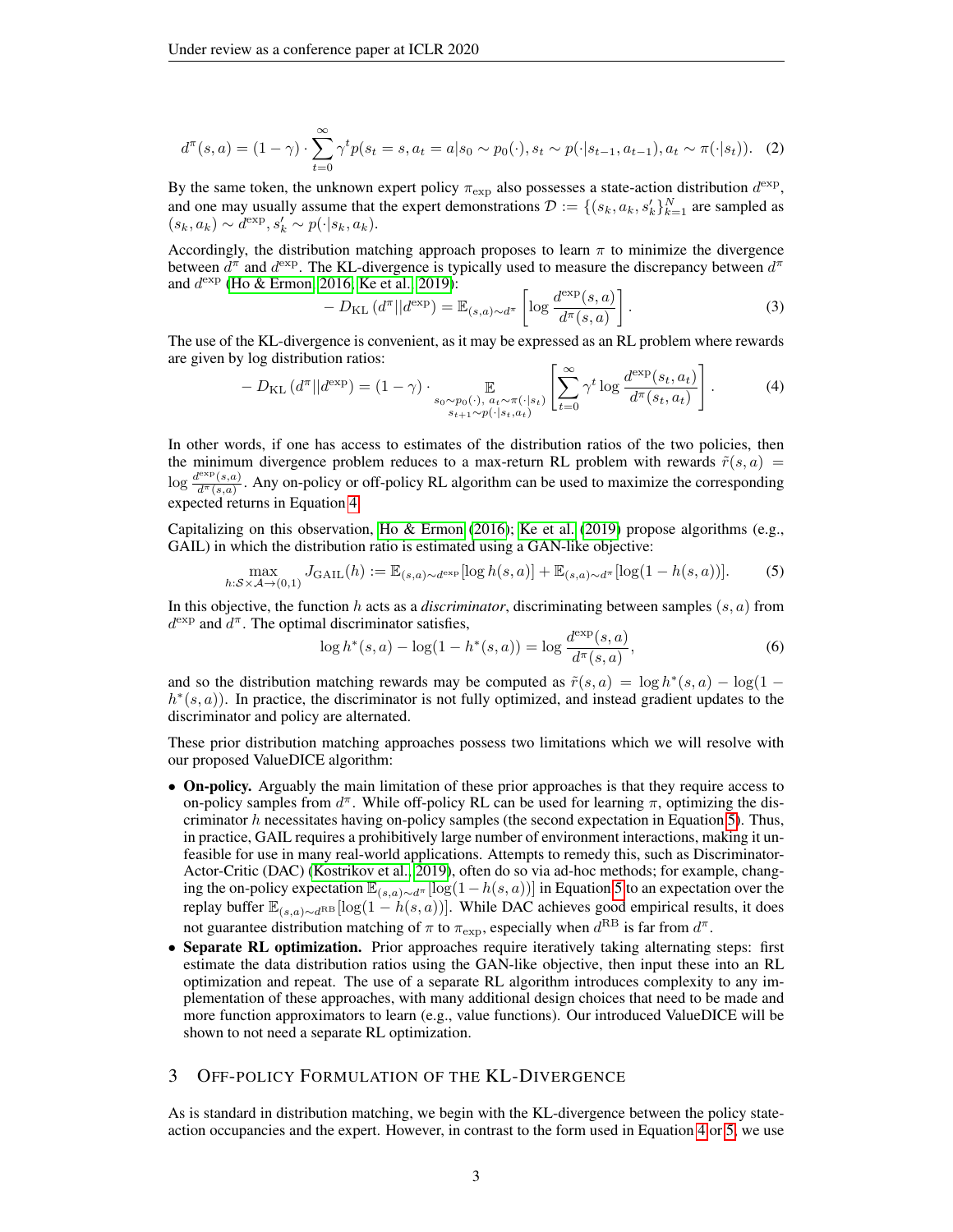the Donsker-Varadhan representation [\(Donsker & Varadhan, 1983\)](#page-8-7) given by,

<span id="page-3-2"></span>
$$
-D_{\mathrm{KL}}\left(d^{\pi}||d^{\mathrm{exp}}\right) = \min_{x:S\times\mathcal{A}\to\mathbb{R}}\log\mathbb{E}_{(s,a)\sim d^{\mathrm{exp}}}[e^{x(s,a)}] - \mathbb{E}_{(s,a)\sim d^{\pi}}[x(s,a)].\tag{7}
$$

Similar to Equation [5,](#page-2-1) this dual representation of the KL has a property that is important for imitation learning. The optimal  $x^*$  is equal to the log distribution ratio (plus a constant):<sup>[1](#page-3-0)</sup>

<span id="page-3-6"></span>
$$
x^*(s, a) = \log \frac{d^{\pi}(s, a)}{d^{\exp}(s, a)} + C.
$$
 (8)

In our considered infinite-horizon setting, the constant does not affect optimality and so we will ignore it (take  $C = 0$ ). If one were to take a GAIL-like approach, they could use this form of the KL to estimate distribution matching rewards given by  $\tilde{r}(s, a) = -x^*(s, a)$ , and these could then be maximized by any standard RL algorithm. However, there is no clear advantage of this objective over GAIL since it still relies on an expectation with respect to on-policy samples from  $d^{\pi}$ .

To make this objective practical for off-policy learning, we take inspiration from derivations used in DualDICE [\(Nachum et al., 2019b\)](#page-9-8), and perform the following change of variables:<sup>[2](#page-3-1)</sup>

<span id="page-3-5"></span>
$$
x(s,a) = \nu(s,a) - \mathcal{B}^{\pi}\nu(s,a),\tag{9}
$$

where  $\mathcal{B}^{\pi}$  is the expected Bellman operator with respect to policy  $\pi$  and zero reward:

$$
\mathcal{B}^{\pi}\nu(s,a) = \gamma \mathbb{E}_{s' \sim p(\cdot|s,a),a' \sim \pi(\cdot|s')}[\nu(s',a')].\tag{10}
$$

This change of variables is explicitly chosen to take advantage of the linearity of the second expectation in Equation [7.](#page-3-2) Specifically, the representation becomes,

$$
-D_{\mathrm{KL}}\left(d^{\pi}||d^{\mathrm{exp}}\right) = \min_{\nu:\mathcal{S}\times\mathcal{A}\to\mathbb{R}} \log \mathbb{E}_{(s,a)\sim d^{\mathrm{exp}}}[e^{\nu(s,a)-\mathcal{B}^{\pi}\nu(s,a)}] - \mathbb{E}_{(s,a)\sim d^{\pi}}[\nu(s,a)-\mathcal{B}^{\pi}\nu(s,a)], \tag{11}
$$

where the second expectation conveniently telescopes and reduces to an expectation over initial states (see [Nachum et al.](#page-9-8) [\(2019b\)](#page-9-8) for details):

<span id="page-3-4"></span>
$$
\min_{\nu:\mathcal{S}\times\mathcal{A}\to\mathbb{R}} J_{\text{DICE}}(\nu) := \log \mathop{\mathbb{E}}_{(s,a)\sim d^{\exp}}[e^{\nu(s,a)-\mathcal{B}^{\pi}\nu(s,a)}] - (1-\gamma) \cdot \mathop{\mathbb{E}}_{\substack{s_0\sim p_0(\cdot),\\a_0\sim\pi(\cdot|s_0)}}[\nu(s_0,a_0)].\tag{12}
$$

Thus we achieve our *ValueDICE*<sup>[3](#page-3-3)</sup> objective. It allows us to express the KL-divergence between  $d^{\pi}$ and  $d^{\text{exp}}$  in terms of an objective over a 'value-function'  $\nu$  expressed in an off-policy manner, with expectations over expert demonstrations  $d^{\text{exp}}$  and initial state distribution  $p_0(\cdot)$ .

It is clear that the derived objective in Equation [12](#page-3-4) possesses two key characteristics missing from prior distribution matching algorithms: First, the objective does not rely on access to samples from the on-policy distribution  $d^{\pi}$ , and so may be used in more realistic, off-policy settings. Second, the objective describes a proper divergence between  $d^{\pi}$  and  $d^{\exp}$ , as opposed to estimating a divergence between  $d^{RB}$  and  $d^{exp}$ , and thus avoids poor behavior when  $d^{RB}$  is far from  $d^{\pi}$ . In the following section, we will go further to show how the objective in Equation [12](#page-3-4) also renders the use of a separate RL optimization unnecessary.

# 4 VALUEDICE: IMITATION LEARNING WITH IMPLICIT REWARDS

Although it is standard in distribution matching to have separate optimizations for estimating the distribution ratios and learning a policy, in our case this can be mitigated. Indeed, looking at our formulation of the KL in Equation [12,](#page-3-4) we see that gradients of this objective with respect to  $\pi$  may be easily computed. Specifically, we may express the distribution matching objective for  $\pi$  as a max-min optimization:

<span id="page-3-7"></span>
$$
\max_{\substack{\pi \\ \pi}} \min_{\substack{\nu : S \times A \to \mathbb{R} \\ \nu : S \times A \to \mathbb{R}}} J_{\text{DICE}}(\pi, \nu) := \log \mathop{\mathbb{E}}_{(s, a) \sim d^{\exp}}[e^{\nu(s, a) - \mathcal{B}^{\pi} \nu(s, a)}] - (1 - \gamma) \mathop{\mathbb{E}}_{\substack{s_0 \sim p_0(\cdot), \\ a_0 \sim \pi(\cdot \mid s_0)}}[\nu(s_0, a_0)]. \tag{13}
$$

<span id="page-3-0"></span><sup>1</sup>This result is easy to derive by setting the gradient of the Donsker-Varadhan representation to zero and solving for  $x^*$ .

<span id="page-3-1"></span><sup>&</sup>lt;sup>2</sup>This change of variables is valid when one assumes  $\log d^{\pi}(s, a)/d^{\exp}(s, a) \in \mathcal{K}$  for all  $s \in \mathcal{S}, a \in \mathcal{A}$ , where K is some bounded subset of R, and x is restricted to the family of functions  $S \times A \rightarrow K$ .

<span id="page-3-3"></span> $3$ DICE [\(Nachum et al., 2019b\)](#page-9-8) is an abbreviation for discounted distribution correction estimation.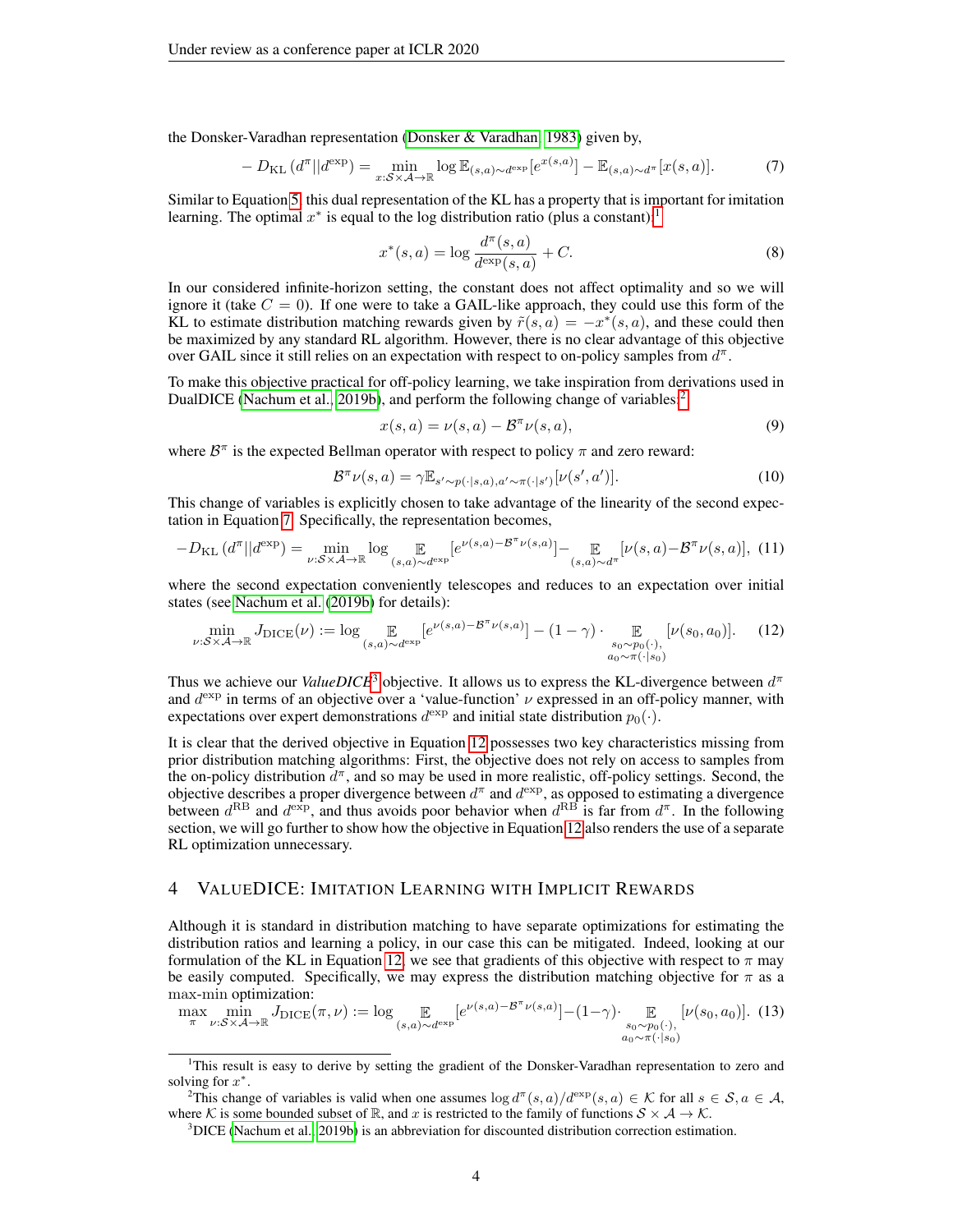If the inner objective over  $\nu$  is sufficiently optimized, the gradients of  $\pi$  may be computed directly [\(Bertsekas, 1999\)](#page-8-8), noting that,

$$
\frac{\partial}{\partial \pi} e^{\nu(s,a) - \mathcal{B}^{\pi}\nu(s,a)} = -\gamma \cdot e^{\nu(s,a) - \mathcal{B}^{\pi}\nu(s,a)} \cdot \mathbb{E}_{s' \sim T(s,a), a' \sim \pi(s')} [\nu(s',a')\nabla \log \pi(a'|s')], \quad (14)
$$

$$
\frac{\partial}{\partial \pi} \mathbb{E}_{s_0 \sim p_0(\cdot), a_0 \sim \pi(\cdot|s_0)} [\nu(s_0, a_0)] = \mathbb{E}_{s_0 \sim p_0(\cdot), a_0 \sim \pi(\cdot|s_0)} [\nu(s_0, a_0) \nabla \log \pi(a_0|s_0)]. \tag{15}
$$

In continuous control environments when  $\pi$  is parameterized by a Gaussian and  $\nu$  is a neural network, one may use the re-parameterization trick [\(Haarnoja et al., 2018\)](#page-8-9) to compute gradients of the *ν*-values with respect to policy mean and variance directly as opposed to computing  $\nabla$  log  $\pi(a|s)$ . Please see the appendix for a full pseudocode implementation of ValueDICE. We note that in practice, as in GAIL, we do not train  $\nu$  until optimality but rather alternate  $\nu$  and  $\pi$  updates.

The mechanics of learning  $\pi$  according to the ValueDICE objective are straightforward, but what is the underlying reason for this more streamlined policy learning? How does it relate the standard protocol of alternating data distribution estimation with RL optimization? To better understand this, we consider the form of  $\nu$  when it is completely optimized. If we consider the original change of variables (Equation [9\)](#page-3-5) and optimality characterization (Equation [8\)](#page-3-6) we have,

$$
\nu^*(s, a) - \mathcal{B}^\pi \nu^*(s, a) = x^*(s, a) = \log \frac{d^\pi(s, a)}{d^{\exp}(s, a)}.
$$
 (16)

From this characterization of  $\nu^*$ , we realize that  $\nu^*$  is a sort of Q-value function:  $\nu^*(s, a)$  is the future discounted sum of rewards  $\tilde{r}(s, a) := \log \frac{d^{\pi}(s, a)}{d^{\exp}(s, a)}$  when acting according to  $\pi$ . The gradients for  $\pi$  then encourage the policy to choose actions which *minimize*  $\nu^*(s, a)$ , i.e., *maximize* future discounted log ratios  $\log \frac{d^{\exp}(s, a)}{d^{\pi}(s, a)}$  $\frac{d\bar{d}^{(s)}(s,a)}{d\bar{d}^{(s)}(s,a)}$ . Thus we realize that the objective for  $\pi$  in ValueDICE performs exactly the RL optimization suggested by Equation [4.](#page-2-0) The streamlined nature of ValueDICE comes from the fact that the value function  $\nu$  (which would traditionally need to be learned as a critic in a separate actor-critic RL algorithm) is learned directly from the same objective as that used for distribution matching.

Thus, in addition to estimating a proper divergence between  $d^{\pi}$  and  $d^{\exp}$  in an off-policy manner, ValueDICE also greatly simplifies the implementation of distribution matching algorithms. There is no longer a need to use a separate RL algorithm for learning  $\pi$ , and moreover, the use of  $\nu$  as a value function removes any use of explicit rewards. Instead, the objective and implementation are only in terms of policy  $\pi$  and function  $\nu$ .

# 5 SOME PRACTICAL CONSIDERATIONS

In order to make use of the ValueDICE objective (Equation [13\)](#page-3-7) in practical scenarios, where one does not have access to  $d^{\exp}$  or  $p_0(\cdot)$  but rather only limited finite samples, we perform several modifications.

### 5.1 EMPIRICAL EXPECTATIONS

The objective in Equation [13](#page-3-7) contains three expectations:

- 1. An expectation over  $d^{\text{exp}}$  (the first term of the objective). Note that this expectation has a logarithm outside of it, which would make any mini-batch approximations of the gradient of this expectation biased.
- 2. An expectation over  $p_0(\cdot)$  (the second term of the objective). This term is linear, and so is very amenable to mini-batch optimization.
- 3. An expectation over the environment transition  $p(\cdot|s, a)$  used to compute  $\mathcal{B}^{\pi} \nu(s, a)$ . This expectation has a log-expected-exponent applied to it, so its mini-batch approximated gradient would be biased in general.

For the first expectation, previous works have suggested a number of remedies to reduce the bias of mini-batch gradients, such as maintaining moving averages of various quantities [\(Belghazi et al.,](#page-8-10) [2018\)](#page-8-10). In the setting we considered, we found this to have a negligible effect on performance. In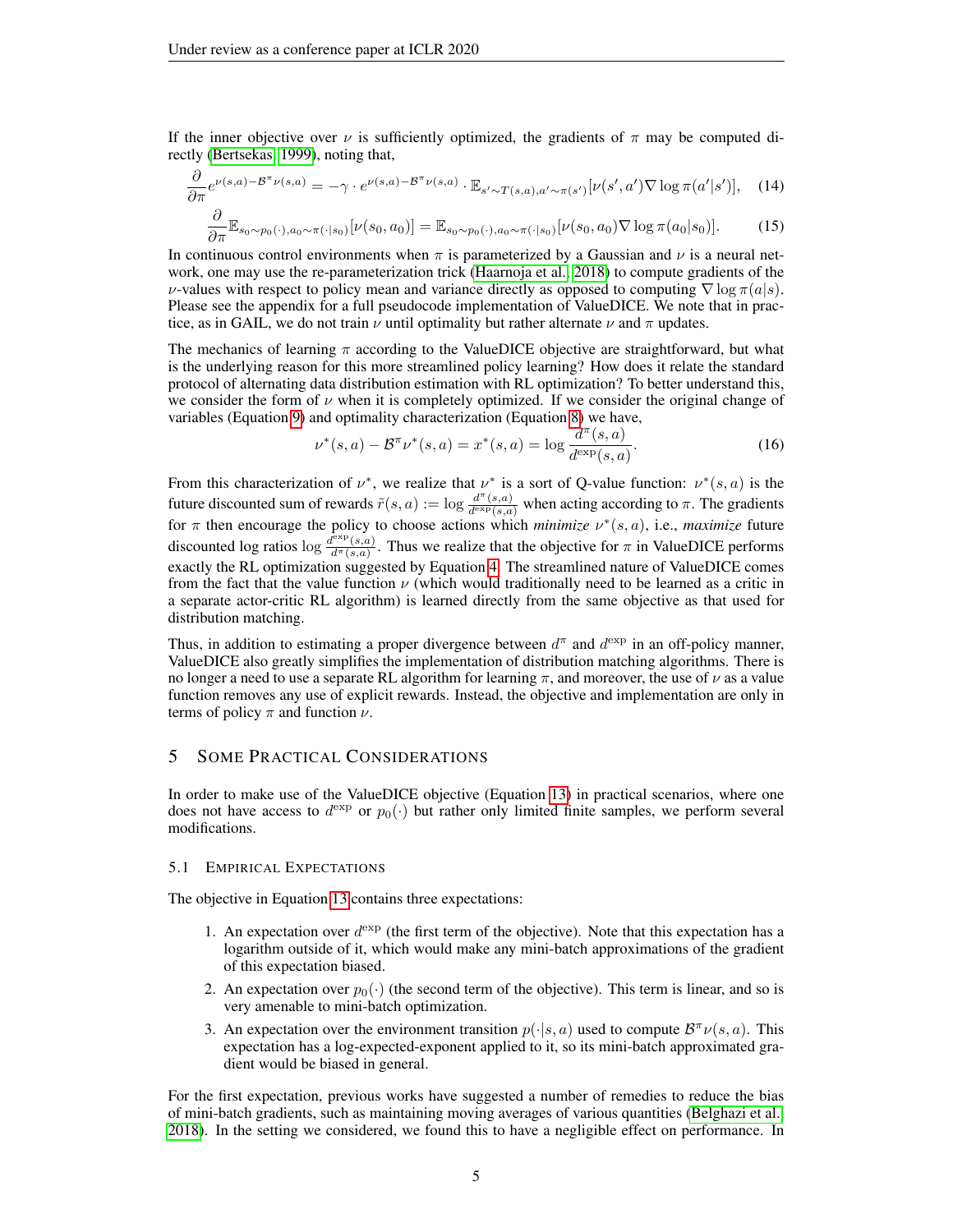fact, simply using the biased mini-batched gradients was sufficient for good performance, and so we used this for our experiments.

For the second expectation, we use standard mini-batch gradients, which are unbiased. Although initial state distributions are usually not used in imitation learning, it is easy to record initial states as they are observed, and thus have access to an empirical sample from  $p_0$ . Furthermore, as detailed in Section [5.3,](#page-5-0) it is possible to modify the initial state distribution used in the objective without adverse effects.

Finally, for the third expectation, previous works have suggested the use of Fenchel conjugates to remove the bias [\(Nachum et al., 2019b\)](#page-9-8). In our case, we found this unnecessary and instead use a biased estimate based on the single sample  $s' \sim p(\cdot|s, a)$ . This naive approach was enough to achieve good performance on the benchmark domains we considered.

In summary, the empirical form of the objective is given by,

$$
\hat{J}_{\text{DICE}}(\pi, \nu) = \mathbb{E}_{\substack{\text{batch}(\mathcal{D}) \sim \mathcal{D}, \\ \text{batch}(\mathcal{D}) \sim \hat{\mathcal{P}}_0}} \left[ \log \mathbb{E}_{s, a, s' \sim \text{batch}(\mathcal{D}), \atop a' \sim \pi(\cdot | s')} \left[ e^{\nu(s, a) - \gamma \nu(s', a')} \right] - (1 - \gamma) \cdot \mathbb{E}_{s_0 \sim \text{batch}(p_0), \atop a_0 \sim \pi(\cdot | s_0)} \left[ \nu(s_0, a_0) \right] \right], \quad (17)
$$

where batch(D) is a mini-batch from D and batch( $p_0$ ) is a mini-batch from the recorded initial states  $\hat{p}_0$ .

#### 5.2 REPLAY BUFFER REGULARIZATION

The original ValueDICE objective uses only expert samples and the initial state distribution. In practice, the number of expert samples may be small and lack diversity, hampering learning. In order to increase the diversity of samples used for training, we consider an alternative objective, with a controllable regularization based on experience in the replay buffer:

$$
J_{\text{DICE}}^{\text{mix}}(\pi,\nu) := \log \mathop{\mathbb{E}}_{(s,a)\sim d^{\text{mix}}} [e^{\nu(s,a)-\mathcal{B}^{\pi}\nu(s,a)}] - (1-\alpha)(1-\gamma) \cdot \mathop{\mathbb{E}}_{\substack{s_0 \sim p_0(\cdot),\\a_0 \sim \pi(\cdot|s_0)\\a_0 \sim \pi(\cdot|s_0)}} [\nu(s_0, a_0)] - \alpha \mathop{\mathbb{E}}_{(s,a)\sim d^{\text{RB}}} [\nu(s,a)-\mathcal{B}^{\pi}\nu(s,a)], \quad (18)
$$

where  $d^{\text{mix}}(s, a) = (1 - \alpha)d^{\text{exp}}(s, a) + \alpha d^{\text{RB}}(s, a)$ .

The main advantage of this formulation is that it introduces ν-values into the objective on samples that are outside the given expert demonstrations. Thus, if  $\pi$  deviates from the expert trajectory, we will still be able to learn optimal actions that return the policy back to the expert behavior. At the same time, one can verify that in this formulation the optimal  $\pi$  still matches  $\pi_{\exp}$ , unlike other proposals for incorporating a replay buffer distribution [\(Kostrikov et al., 2019\)](#page-9-3). Indeed, the objective in Equation [18](#page-5-1) corresponds to the Donsker-Varadhan representation,

$$
-D_{\text{KL}}((1-\alpha)d^{\pi} + \alpha d^{\text{RB}} || (1-\alpha)d^{\text{exp}} + \alpha d^{\text{RB}}) =
$$
  
\n
$$
\min_{S \times \mathcal{A} \to \mathbb{R}} \log \mathbb{E}_{(s,a) \sim d^{\text{mix}}} [e^{x(s,a)}] - (1-\alpha) \cdot \mathbb{E}_{(s,a) \sim d^{\pi}} [x(s,a)] - \alpha \cdot \mathbb{E}_{(s,a) \sim d^{\text{RB}}} [x(s,a)], \quad (19)
$$

and so the optimal values of  $\nu^*$  satisfy,

 $x:$ 

<span id="page-5-1"></span>
$$
\nu^*(s, a) - \mathcal{B}^\pi \nu^*(s, a) = x^*(s, a) = \log \frac{\alpha d^\pi(s, a) + (1 - \alpha) d^{\text{RB}}(s, a)}{\alpha d^{\exp}(s, a) + (1 - \alpha) d^{\text{RB}}(s, a)}.
$$
(20)

Therefore, the global optimality of  $\pi = \pi_{\exp}$  is unaffected by any choice of  $\alpha < 1$ . We note that in practice we use a small value  $\alpha = 0.1$  for regularization.

#### <span id="page-5-0"></span>5.3 INITIAL STATE SAMPLING

Recall that  $d^{\exp}$ ,  $d^{\pi}$  traditionally refer to *discounted* state-action distributions. That is, sampling from them is equivalent to first sampling a trajectory  $(s_0, a_0, s_1, a_1, \ldots, s_T)$  and then sampling a time index t from a geometric distribution  $Geom(1 - \gamma)$  (appropriately handling samples that are beyond  $T$ ). This means that samples far into the trajectory do not contribute much to the objective. To remedy this, we propose treating every state in a trajectory as an 'initial state.' That is, we consider a single environment trajectory  $(s_0, a_0, s_1, a_1, \ldots, s_T)$  as T distinct *virtual* trajectories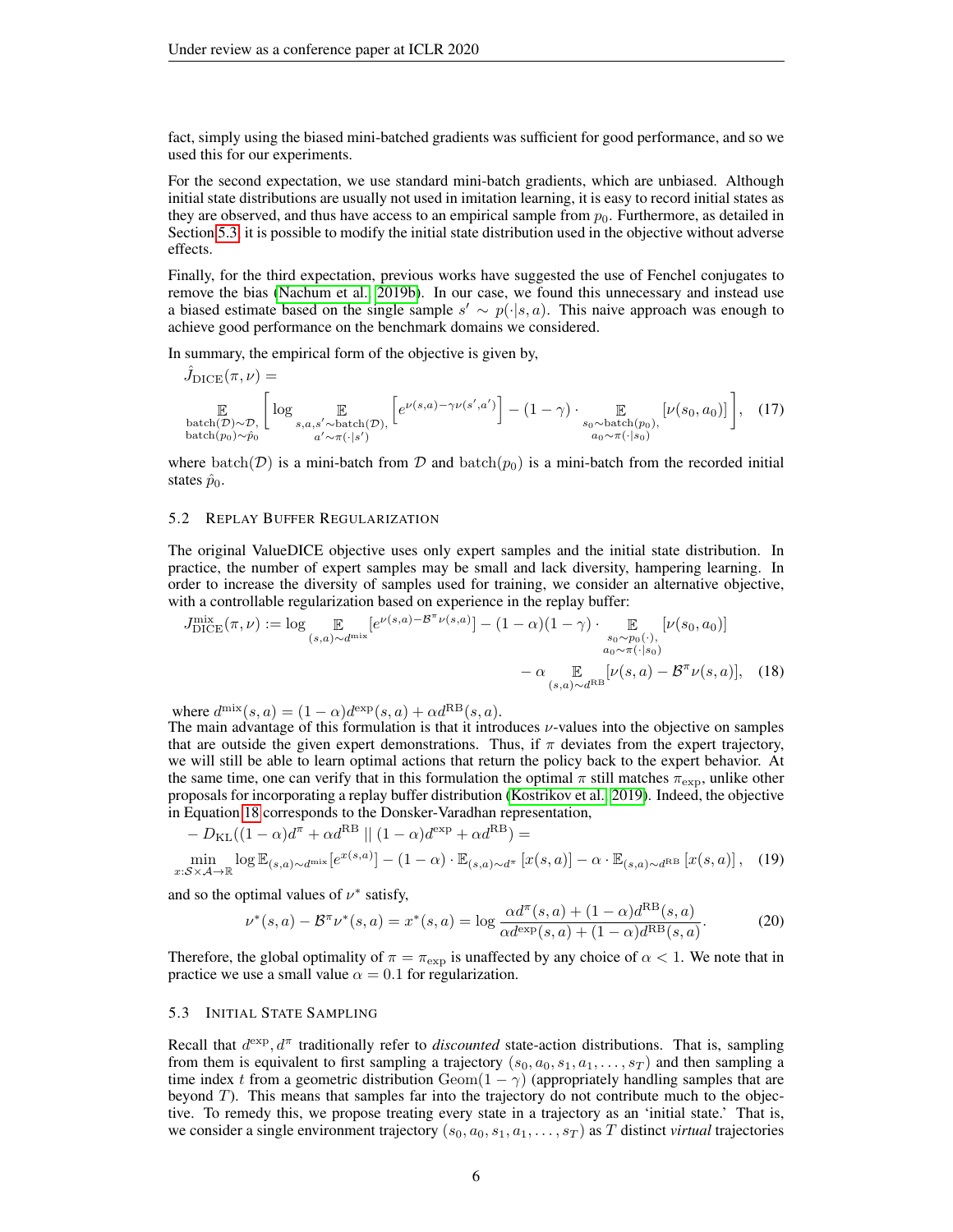<span id="page-6-0"></span>

Figure 1: Results of ValueDICE on a simple Ring MDP. Left: The expert data is sparse and only covers states 0, 1, and 2. Nevertheless, ValueDICE is able to learn a policy on *all* states to best match the observed expert state-action occupancies (the policy learns to always go to states 1 and 2). Right: The expert is stochastic. ValueDICE is able to learn a policy which successfully minimizes the true KL computed between  $d^{\pi}$  and  $d^{\exp}$ .

 $\{(s_t, a_t, s_{t+1}, a_{t+1}, \ldots, s_T)\}_{t=0}^{T-1}$ . We apply this to both  $d^{\exp}$  and  $d^{\pi}$ , so that not only does it increase the diversity of samples from  $d^{\text{exp}}$ , but it also expands the initial state distribution  $p_0(\cdot)$  to encompass every state in a trajectory. We note that this does not affect the optimality of the objective with respect to  $\pi$ , since in Markovian environments an expert policy should be expert regardless of the state at which it starts [\(Puterman, 2014\)](#page-9-5).

# 6 RELATED WORK

In recent years, the development of Adversarial Imitation Learning has been mostly focused on on-policy algorithms. After [Ho & Ermon](#page-8-1) [\(2016\)](#page-8-1) proposed GAIL to perform imitation learning via adversarial training, a number of extensions has been introduced. Many of these applications of the AIL framework [\(Li et al., 2017;](#page-9-9) [Hausman et al., 2017;](#page-8-11) [Fu et al., 2017\)](#page-8-2) maintain the same form of distribution ratio estimation as GAIL which necessitates on-policy samples. In contrast, our work presents an off-policy formulation of the same objective.

Although several works have attempted to apply the AIL framework to off-policy settings, these previous approaches are markedly different from our own. For example, [Kostrikov et al.](#page-9-3) [\(2019\)](#page-9-3) proposed to train the discriminator in the GAN-like AIL objective using samples from a replay buffer instead of samples from a policy. This changes the distribution ratio estimation to measure a divergence between the expert and the replay. Although we introduce a controllable parameter  $\alpha$ for incorporating samples from the replay buffer into the data distribution objective, we note that in practice we use a very small  $\alpha = 0.1$ . Furthermore, by using samples from the replay buffer in *both* terms of the objective as opposed to just one, the global optimality of the expert policy is not affected.

The off-policy formulation of the KL-divergence we derive is motivated by similar techniques in DualDICE [\(Nachum et al., 2019b\)](#page-9-8). Still, our use of these techniques provides several novelties. First, [Nachum et al.](#page-9-8) [\(2019b\)](#page-9-8) only use the divergence formulation for data distribution estimation (which is used for off-policy evaluation), assuming a fixed policy. We use the formulation for learning a policy to minimize the divergence directly. Moreover, previous works have only applied these derivations to the f-divergence form of the KL-divergence, while we are the first to utilize the Donsker-Varadhan form. Anecdotally in our initial experiments, we found that using the f-divergence form leads to poor performance.

# 7 EXPERIMENTS

We evaluate ValueDICE in a variety of settings, starting with a simple synthetic task before continuing to an evaluation on a suite of MuJoCo benchmarks.

### 7.1 RING MDP

We begin by analyzing the behavior of ValueDICE on a simple synthetic MDP (Figure [1\)](#page-6-0). The states of the MDP are organized in a ring. At each state, two actions are possible: move clockwise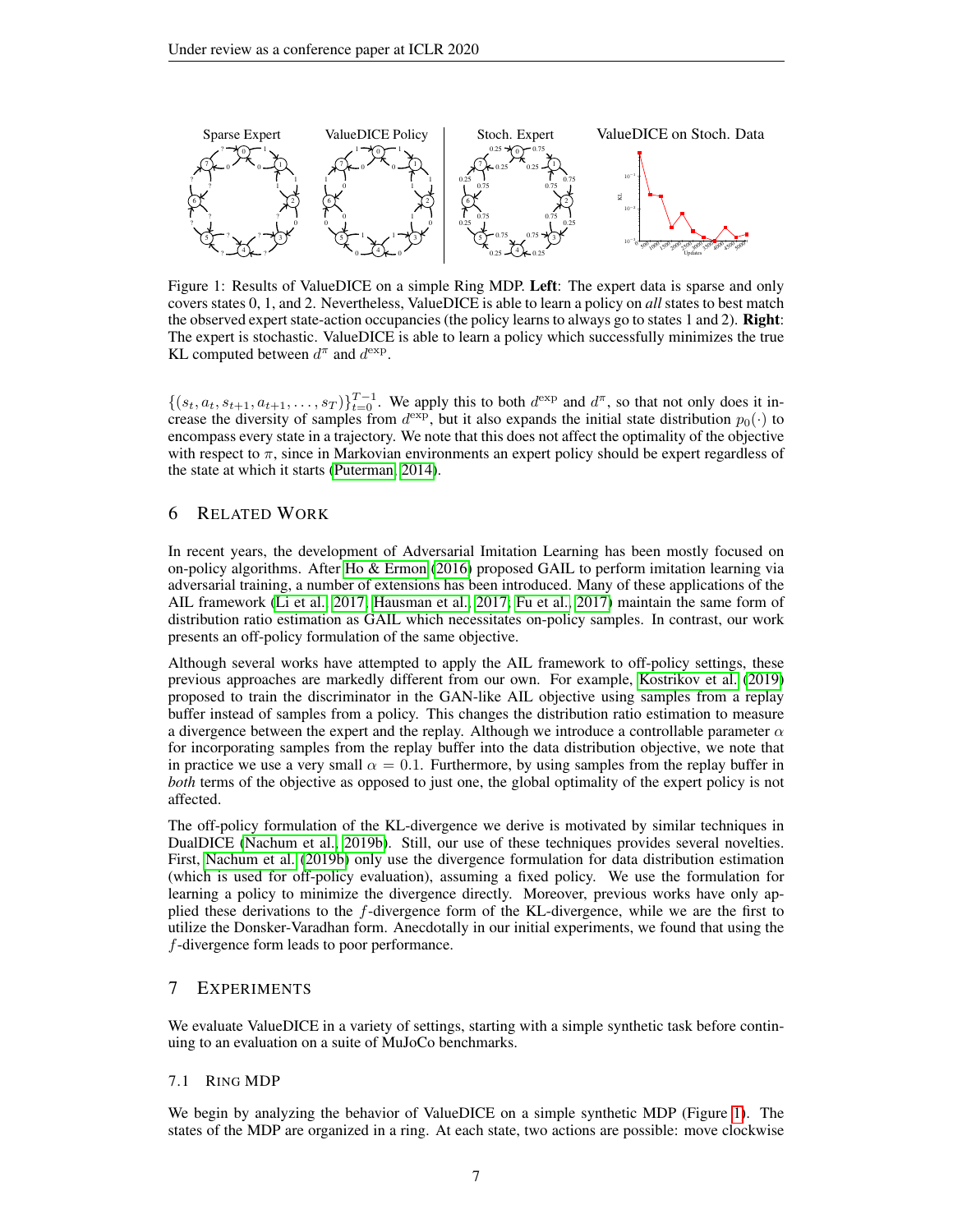

<span id="page-7-1"></span><span id="page-7-0"></span>Figure 2: Comparison of algorithms given 1 expert trajectory.



Figure 3: Comparison of algorithms given 10 expert trajectories. ValueDICE outperforms other methods. However, given this amount of data, BC can recover the expert policy as well.

or counter-clockwise. We first look at the performance of ValueDICE in a situation where the expert data is sparse and does not cover all states and actions. Specifically, we provide expert demonstrations which cover only states 0, 1, and 2 (see Figure [1](#page-6-0) left). While the problem of recovering the true (unknown) expert is ill-defined, it is still possible to find a policy which recovers close to the same occupancies. Indeed, this is the policy found by ValueDICE, which chooses the appropriate actions at each state to optimally reach states 1 and 2 (and alternating between states 1 and 2 when at these states). In many practical scenarios, this is the desired outcome  $-$  if the imitating policy somehow encounters a situation which deviates from the expert demonstrations, we would like it to return to the expert behavior as fast as possible. Notably, a technique like behavioral cloning would fail to learn this optimal policy, since its learning is only based on observed expert data.

We also analyzed the behavior of ValueDICE with a stochastic expert (Figure [1](#page-6-0) right). By using a synthetic MDP, we are able to measure the divergence  $D_{KL}(d^{\pi}||d^{\exp})$  during training. As expected, we find that this divergence decreases during ValueDICE training.

### 7.2 MUJOCO BENCHMARKS

We compare ValueDICE against Discriminator-Actor-Critic (DAC) [\(Kostrikov et al., 2019\)](#page-9-3), which is the state-of-the-art in sample-efficient adversarial imitation learning, as well as GAIL [\(Ho &](#page-8-1) [Ermon, 2016\)](#page-8-1). We evaluate the algorithms on the standard MuJoCo environments using expert demonstrations from [Ho & Ermon](#page-8-1) [\(2016\)](#page-8-1). We plot the average returns for the learned policies (using a mean action for sampling) every 1000 environment steps using 10 episodes. We perform this procedure for 10 different seeds and compute means and standard deviations (see Fig. [2](#page-7-0) and [3,](#page-7-1) we visualize a half of standard deviation on these plots).

We present the extremely low-data regime first. In Figure [2](#page-7-0) we present the results of the imitation learning algorithms given only a single expert trajectory. We find that ValueDICE performs similar or better than DAC an all tasks, with the exception of Walker2d where it converges to a slightly worse policy. Notably, in this low-data regime, behavioral cloning (BC) usually cannot recover the expert policy. We also present the results of these algorithms on a larger number of expert demonstrations (Figure [3\)](#page-7-1). We continue to observe strong performance of ValueDICE as well as faster convergence on all tasks. It is worth mentioning that in this large-data regime, Behavior Cloning can recover the expert performance as well. In all of these scenarios, GAIL is too sample-inefficient to make any progress.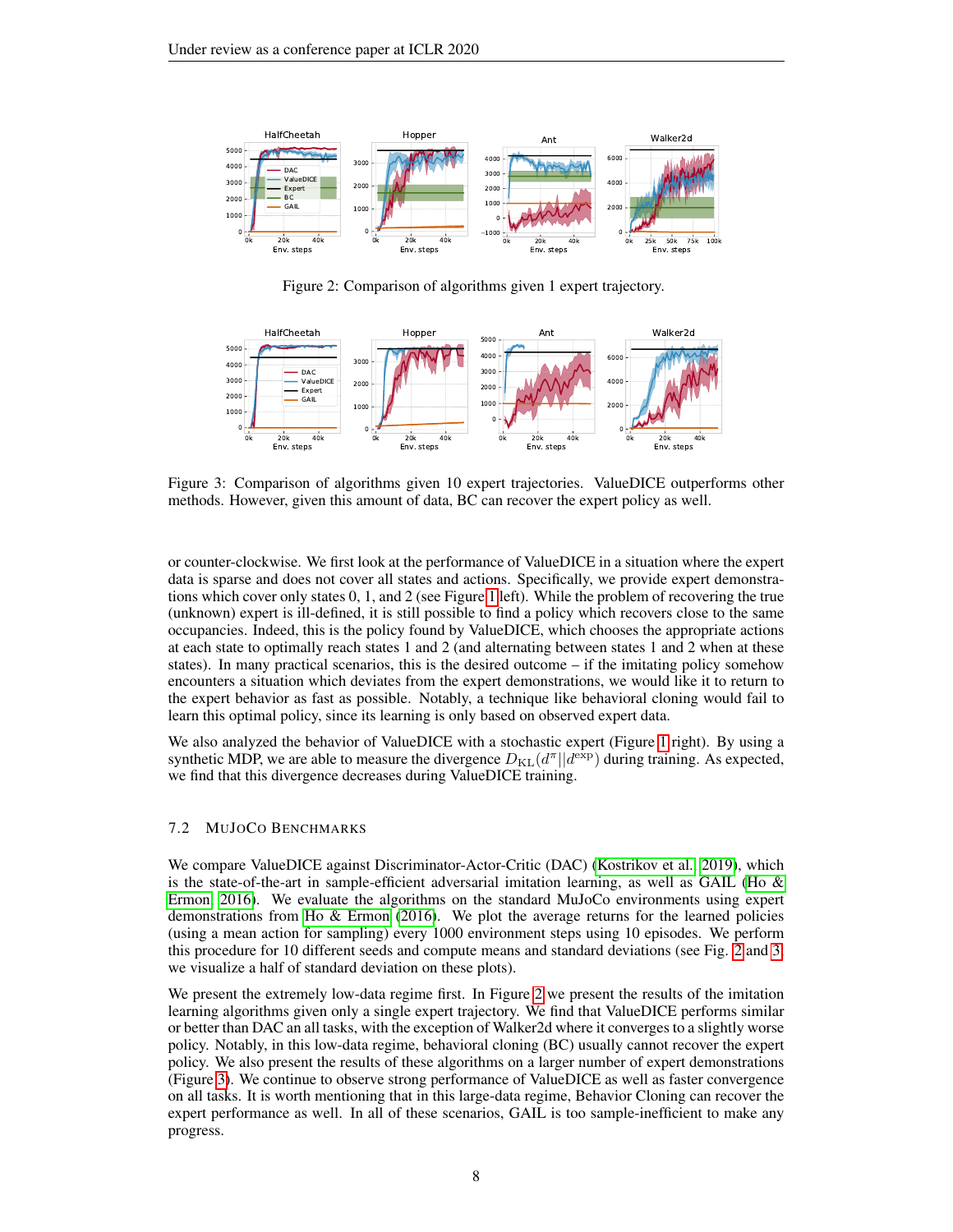# 8 CONCLUSION

We introduced ValueDICE, an algorithm for imitation learning that outperforms the state-of-the-art on standard MuJoCo tasks. In contrast to other algorithms for off-policy imitation learning, the algorithm introduced in this paper performs robust divergence minimization in a principled off-policy manner and a strong theoretical framework. To the best of our knowledge, this is also the first algorithm for adversarial imitation learning that omits learning or defining rewards explicitly and directly learns a Q-function in the distribution ratio objective directly. We demonstrate the robustness of ValueDICE in a challenging synthetic tabular MDP environment, as well as on standard MuJoCo continuous control benchmark environments, and we show increased performance over baselines in both the low and high data regimes.

### **REFERENCES**

- <span id="page-8-5"></span>Pieter Abbeel and Andrew Y Ng. Apprenticeship learning via inverse reinforcement learning. In *Proceedings of the twenty-first international conference on Machine learning*, pp. 1. ACM, 2004.
- <span id="page-8-0"></span>Marcin Andrychowicz, Bowen Baker, Maciek Chociej, Rafal Jozefowicz, Bob McGrew, Jakub Pachocki, Arthur Petron, Matthias Plappert, Glenn Powell, Alex Ray, et al. Learning dexterous in-hand manipulation. *arXiv preprint arXiv:1808.00177*, 2018.
- <span id="page-8-10"></span>Mohamed Ishmael Belghazi, Aristide Baratin, Sai Rajeswar, Sherjil Ozair, Yoshua Bengio, Aaron Courville, and R Devon Hjelm. Mine: mutual information neural estimation. *arXiv preprint arXiv:1801.04062*, 2018.
- <span id="page-8-8"></span>D. P. Bertsekas. *Nonlinear Programming*. Athena Scientific, Belmont, MA, second edition, 1999.
- <span id="page-8-6"></span>Mariusz Bojarski, Davide Del Testa, Daniel Dworakowski, Bernhard Firner, Beat Flepp, Prasoon Goyal, Lawrence D Jackel, Mathew Monfort, Urs Muller, Jiakai Zhang, et al. End to end learning for self-driving cars. *arXiv preprint arXiv:1604.07316*, 2016.
- <span id="page-8-13"></span>Andrew Brock, Jeff Donahue, and Karen Simonyan. Large scale gan training for high fidelity natural image synthesis. *arXiv preprint arXiv:1809.11096*, 2018.
- <span id="page-8-7"></span>Monroe D Donsker and SR Srinivasa Varadhan. Asymptotic evaluation of certain markov process expectations for large time. iv. *Communications on Pure and Applied Mathematics*, 36(2):183– 212, 1983.
- <span id="page-8-2"></span>Justin Fu, Katie Luo, and Sergey Levine. Learning robust rewards with adversarial inverse reinforcement learning. *arXiv preprint arXiv:1710.11248*, 2017.
- <span id="page-8-4"></span>Ian Goodfellow, Jean Pouget-Abadie, Mehdi Mirza, Bing Xu, David Warde-Farley, Sherjil Ozair, Aaron Courville, and Yoshua Bengio. Generative adversarial nets. In *Advances in neural information processing systems*, pp. 2672–2680, 2014.
- <span id="page-8-12"></span>Ishaan Gulrajani, Faruk Ahmed, Martin Arjovsky, Vincent Dumoulin, and Aaron C Courville. Improved training of wasserstein gans. In *Advances in neural information processing systems*, pp. 5767–5777, 2017.
- <span id="page-8-9"></span>Tuomas Haarnoja, Aurick Zhou, Kristian Hartikainen, George Tucker, Sehoon Ha, Jie Tan, Vikash Kumar, Henry Zhu, Abhishek Gupta, Pieter Abbeel, et al. Soft actor-critic algorithms and applications. *arXiv preprint arXiv:1812.05905*, 2018.
- <span id="page-8-11"></span>Karol Hausman, Yevgen Chebotar, Stefan Schaal, Gaurav Sukhatme, and Joseph J Lim. Multimodal imitation learning from unstructured demonstrations using generative adversarial nets. In *Advances in Neural Information Processing Systems*, pp. 1235–1245, 2017.
- <span id="page-8-1"></span>Jonathan Ho and Stefano Ermon. Generative adversarial imitation learning. In *Advances in neural information processing systems*, pp. 4565–4573, 2016.
- <span id="page-8-3"></span>Liyiming Ke, Matt Barnes, Wen Sun, Gilwoo Lee, Sanjiban Choudhury, and Siddhartha Srinivasa. Imitation learning as f-divergence minimization. *arXiv preprint arXiv:1905.12888*, 2019.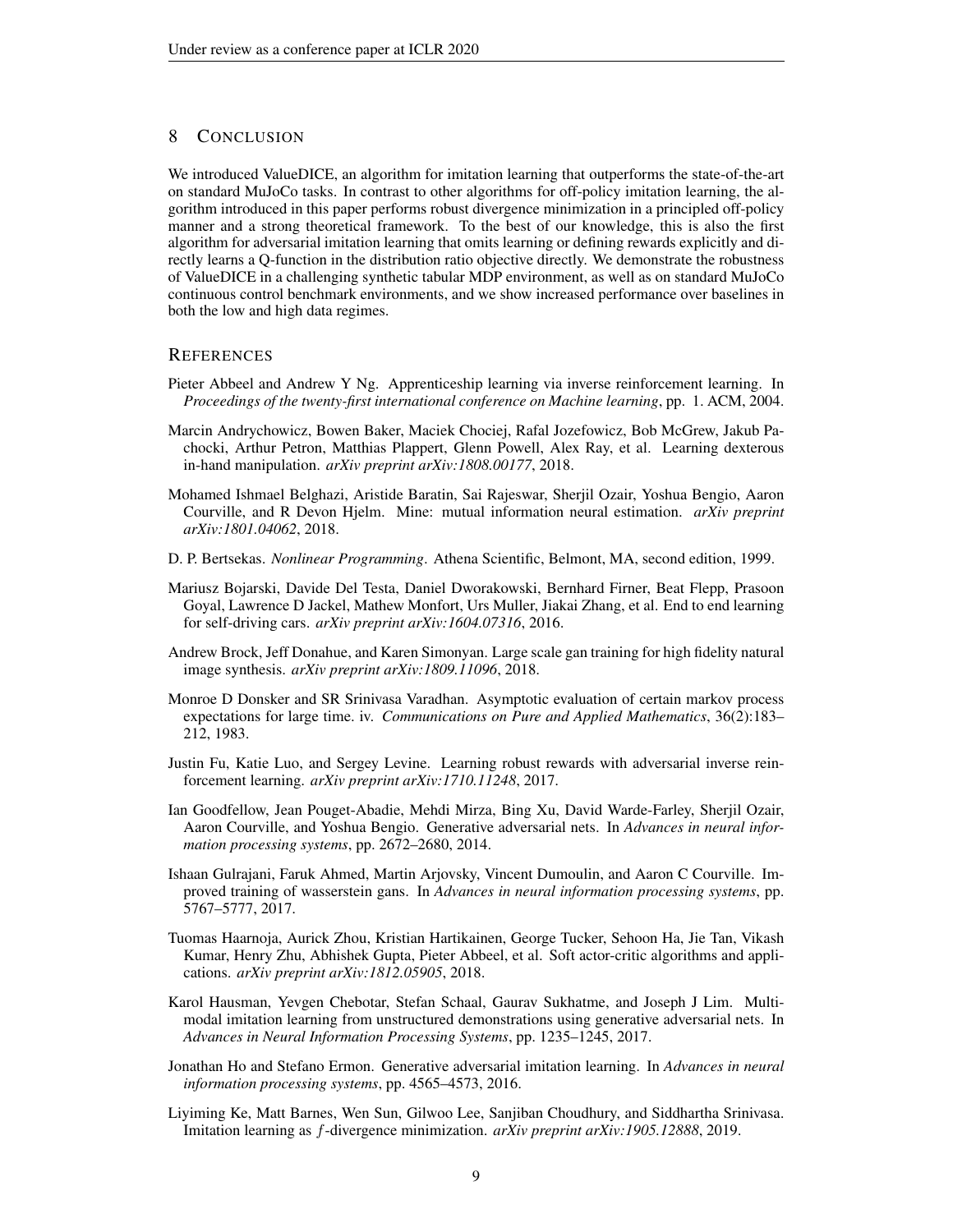- <span id="page-9-3"></span>Ilya Kostrikov, Kumar Krishna Agrawal, Debidatta Dwibedi, Sergey Levine, and Jonathan Tompson. Discriminator-actor-critic: Addressing sample inefficiency and reward bias in adversarial imitation learning. In *International Conference on Learning Representations*, 2019. URL <https://openreview.net/forum?id=Hk4fpoA5Km>.
- <span id="page-9-9"></span>Yunzhu Li, Jiaming Song, and Stefano Ermon. Infogail: Interpretable imitation learning from visual demonstrations. In *Advances in Neural Information Processing Systems*, pp. 3812–3822, 2017.
- <span id="page-9-6"></span>Urs Muller, Jan Ben, Eric Cosatto, Beat Flepp, and Yann L Cun. Off-road obstacle avoidance through end-to-end learning. In *Advances in neural information processing systems*, pp. 739– 746, 2006.
- <span id="page-9-0"></span>Ofir Nachum, Michael Ahn, Hugo Ponte, Shixiang Gu, and Vikash Kumar. Multi-agent manipulation via locomotion using hierarchical sim2real. *arXiv preprint arXiv:1908.05224*, 2019a.
- <span id="page-9-8"></span>Ofir Nachum, Yinlam Chow, Bo Dai, and Lihong Li. Dualdice: Efficient estimation of off-policy stationary distribution corrections. 2019b.
- <span id="page-9-1"></span>Andrew Y Ng, Stuart J Russell, et al. Algorithms for inverse reinforcement learning.
- <span id="page-9-2"></span>Dean A Pomerleau. Alvinn: An autonomous land vehicle in a neural network. In *Advances in neural information processing systems*, pp. 305–313, 1989.
- <span id="page-9-5"></span>Martin L Puterman. *Markov Decision Processes.: Discrete Stochastic Dynamic Programming*. John Wiley & Sons, 2014.
- <span id="page-9-7"></span>Stephane Ross, Geoffrey Gordon, and Drew Bagnell. A reduction of imitation learning and struc- ´ tured prediction to no-regret online learning. In *Proceedings of the fourteenth international conference on artificial intelligence and statistics*, pp. 627–635, 2011.
- <span id="page-9-4"></span>Fumihiro Sasaki, Tetsuya Yohira, and Atsuo Kawaguchi. Sample efficient imitation learning for continuous control. In *International Conference on Learning Representations*, 2019. URL <https://openreview.net/forum?id=BkN5UoAqF7>.